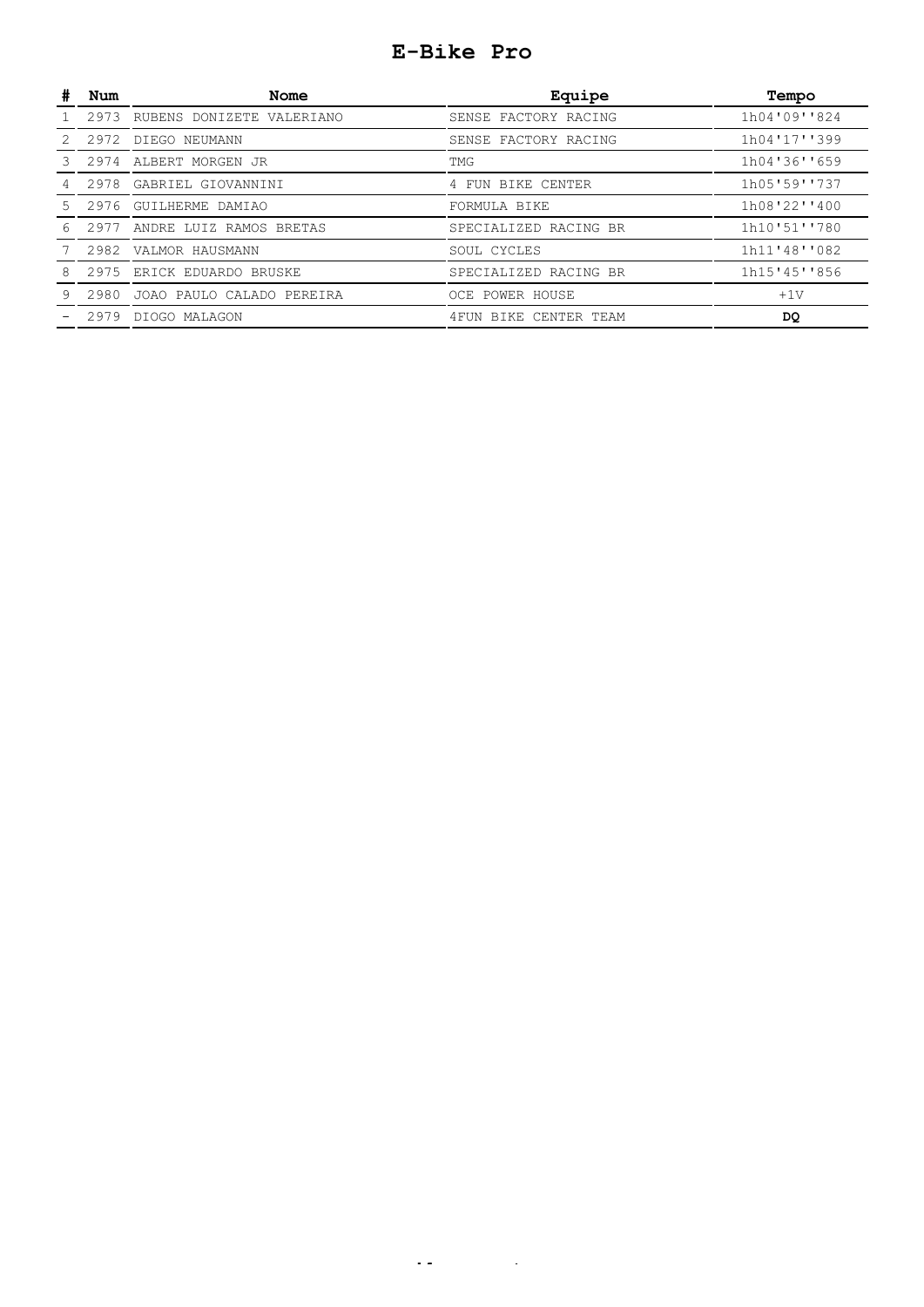## **E-Bike Master**

| Num  | Nome                           | Equipe                           | Tempo        |
|------|--------------------------------|----------------------------------|--------------|
|      | 2965 ANDRE LUIZ COLOMBINI LIMA | 4 FUN BIKE CENTER                | 54'06''769   |
|      | 2966 MARCONI SOARES RIBEIRO    | MARCONI RIBEIRO TREINAMENTOS     | 55'16''077   |
|      | 3 2963 RONAN S DA SILVA        | VORTEK                           | 58'04''956   |
|      | 4 2964 EDSON LUIS CORRADI      | LA MAGLIA AR STOP AGRO MAO       | 58'20''895   |
|      | 5 2962 GUILHERME ROSA DA COSTA | PEDAL SPORT SESSION              | 1h00'56''461 |
|      | 6 2961 CARLOS HENRIOUE         | AVULSO                           | 1h05'24''873 |
|      | 2959 LUCIMAR LUCENA VIANA      | ORPHANS AFRICA                   | 1h09'19''700 |
| 2957 | GUSTAVO SILVEIRA<br>DA COSTA   | DE CICLISMO DE ALFENAS<br>EOUIPE | 1h21'25''458 |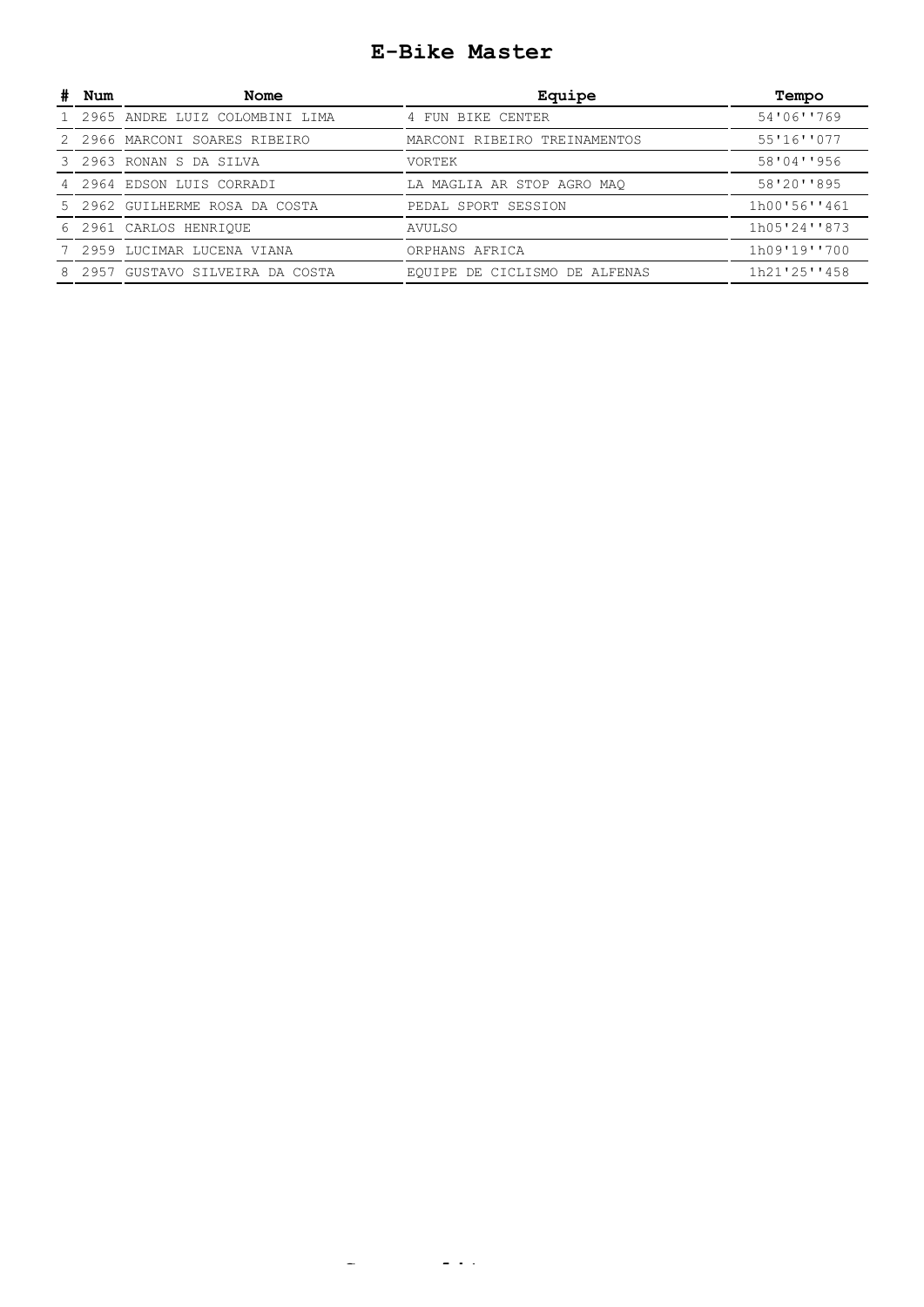#### **E-Bike Fem**

| Num | Nome                                         | Equipe               | Tempo        |
|-----|----------------------------------------------|----------------------|--------------|
|     | 1 1492 ISABELLA G RIBEIRO                    | SPECIALIZED RACING   | 57'48''254   |
|     | 2 1493 PATRICIA LICHTENBERGER ROXO LOUREIRO  | SANTA CRUZ           | 1h00'09''193 |
|     | 3 1494 FABIANA LOPES BERTONI                 | SPECIAL BIKES        | 1h11'17''426 |
|     | 4 1491 GLAIDIANY DE CÁSSIA ALVARENGA RESENDE | SENSE FACTORY RACING | 1h13'35''515 |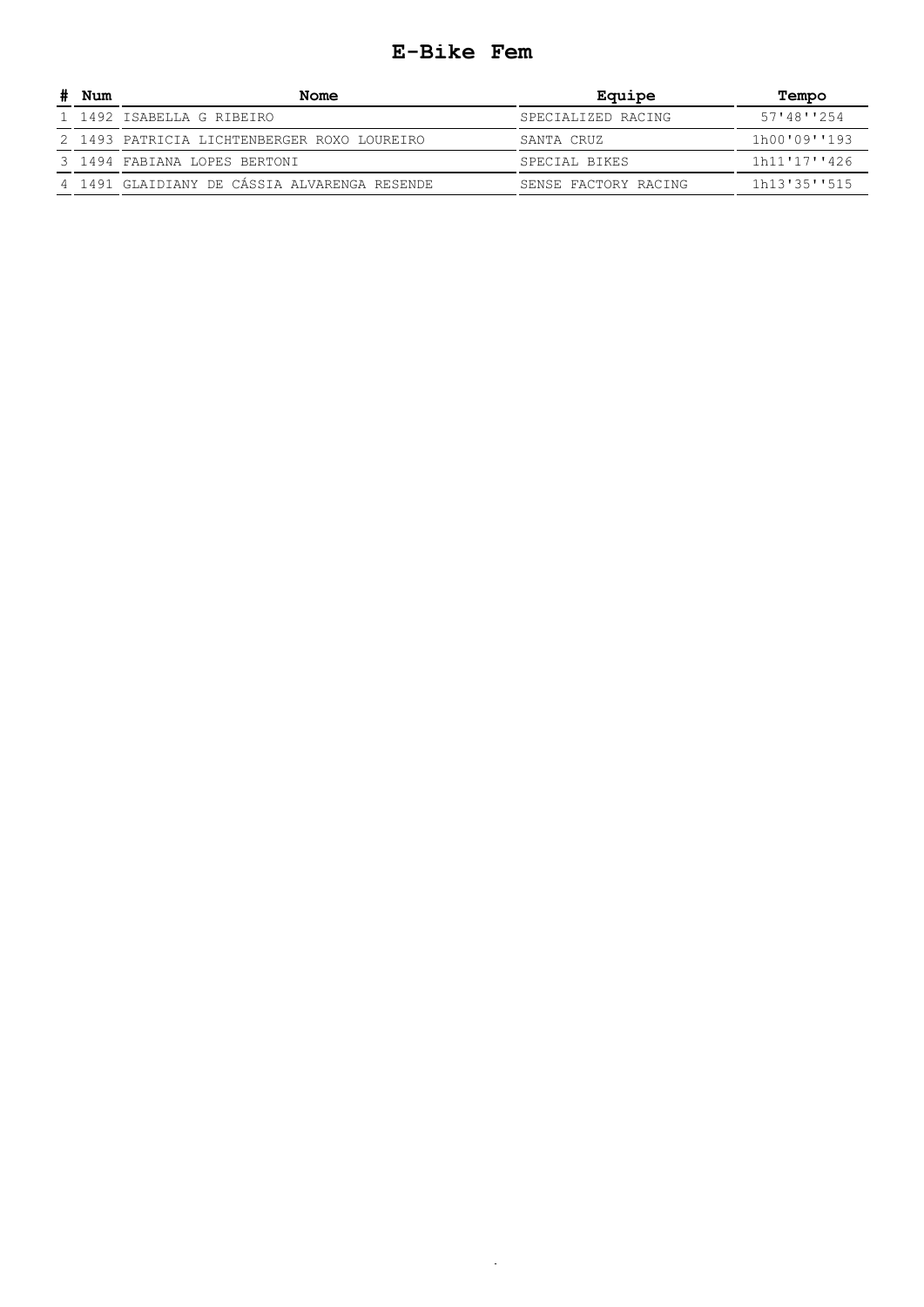## **Expert**

| # Num   | <b>Nome</b>                                            | Equipe                                      | Tempo        |
|---------|--------------------------------------------------------|---------------------------------------------|--------------|
|         | 1 1316 VINICIUS ALMEIDA                                | ARRIVAL                                     | 1h50'06''123 |
|         | 2 1308 ROBERTO EDUARDO ALVES PEREIRA                   | CICLOPOWER                                  | 1h52'54''453 |
|         | 3 1330 ANTÔNIO AUGUSTO ALVES BOAVENTURA FONSECA        | CEMIL                                       | 1h53'32''633 |
|         | 4 1313 VITOR MODENESE DE SA                            | BIKE7                                       | 1h55'30''917 |
|         | 5 1306 MARCELO PIRES DA SILVA                          | <b>AVULSO</b>                               | 1h55'56''882 |
|         | 6 1301 TIAGO ANDRADE GONÇALVES                         | SEVEN BIKE                                  | 1h56'42''192 |
|         | 7 1323 VINICIUS ALVES MANDUCA FERREIRA                 | ANACONDAS BIKERS                            | 1h59'26''385 |
|         | 8 1320 NICOLAS EVERSON SILVA SOUZA                     | <b>AVULSO</b>                               | 1h59'29''107 |
|         | 9 1326 CAIO MARTINS                                    | JORGE IN BIKE                               | 2h02'58''058 |
|         | 10 1312 JOAO VICTOR MELO CARLINI                       | BIKE ITAPUI                                 | 2h03'53''727 |
|         | 11 1305 JOSÉ MÁRCIO MOREIRA JUNIOR                     | BONDE DOS MARRETEIROS/ULTRA<br><b>FOTOS</b> | 2h07'07''014 |
|         | 12 1309 FILIPE ROCHA DE OLIVEIRA SILVA                 | LEOSILVA BIKE/RADICAL BIKE                  | 2h07'11''177 |
|         | 13 1315 THIAGO HENRIQUE MOREIRA SILVA                  | BIKE RACE                                   | 2h07'14''161 |
|         | 14 1321 JUAN TASCA                                     | <b>AVULSO</b>                               | 2h07'29''391 |
|         | 15 1325 ARTHUR PEREIRA MORAIS                          | BIKE TOP                                    | 2h08'12''729 |
|         | 16 1328 BRUNO ALVES                                    | <b>AVULSO</b>                               | 2h11'55''994 |
|         | 17 1324 THIAGO LEAL GERVASIO                           | PEDAL MONTE                                 | 2h13'49''777 |
|         | 18 1311 LUIZ HENRIQUE DE OLIVEIRA                      | marden bras acessoria                       | 2h14'38''500 |
|         | 19 1329 RODRIGO MARANHÃO                               | <b>AVULSO</b>                               | 2h19'32''667 |
|         | 20 1327 LUIZ FERNANDO NUNES                            | MEGA BIKE                                   | 2h20'32''694 |
|         | 21 1319 VITOR HUGO MORAES                              | <b>AVULSO</b>                               | 2h26'28''960 |
|         | 22 1304 RODRIGO MAZER MAROUES                          | TEAM SUCATAS SAO JOSE                       | 2h26'54''495 |
| 23 1318 | JOAO RAFAEL BRAS MORAIS DA COSTA<br>FICKELSCHERER GAIO | <b>AVULSO</b>                               | 2h31'46''686 |
|         | 24 1314 CAIO RENATO ALVES                              | <b>AVULSO</b>                               | $+1V$        |
|         | - 1317 IGOR TORMIN                                     | STUDIO IGOR TORMIN                          | <b>DNF</b>   |
|         | - 1322 MAXYEL SILVA                                    | TEAM CAMITA                                 | <b>DNF</b>   |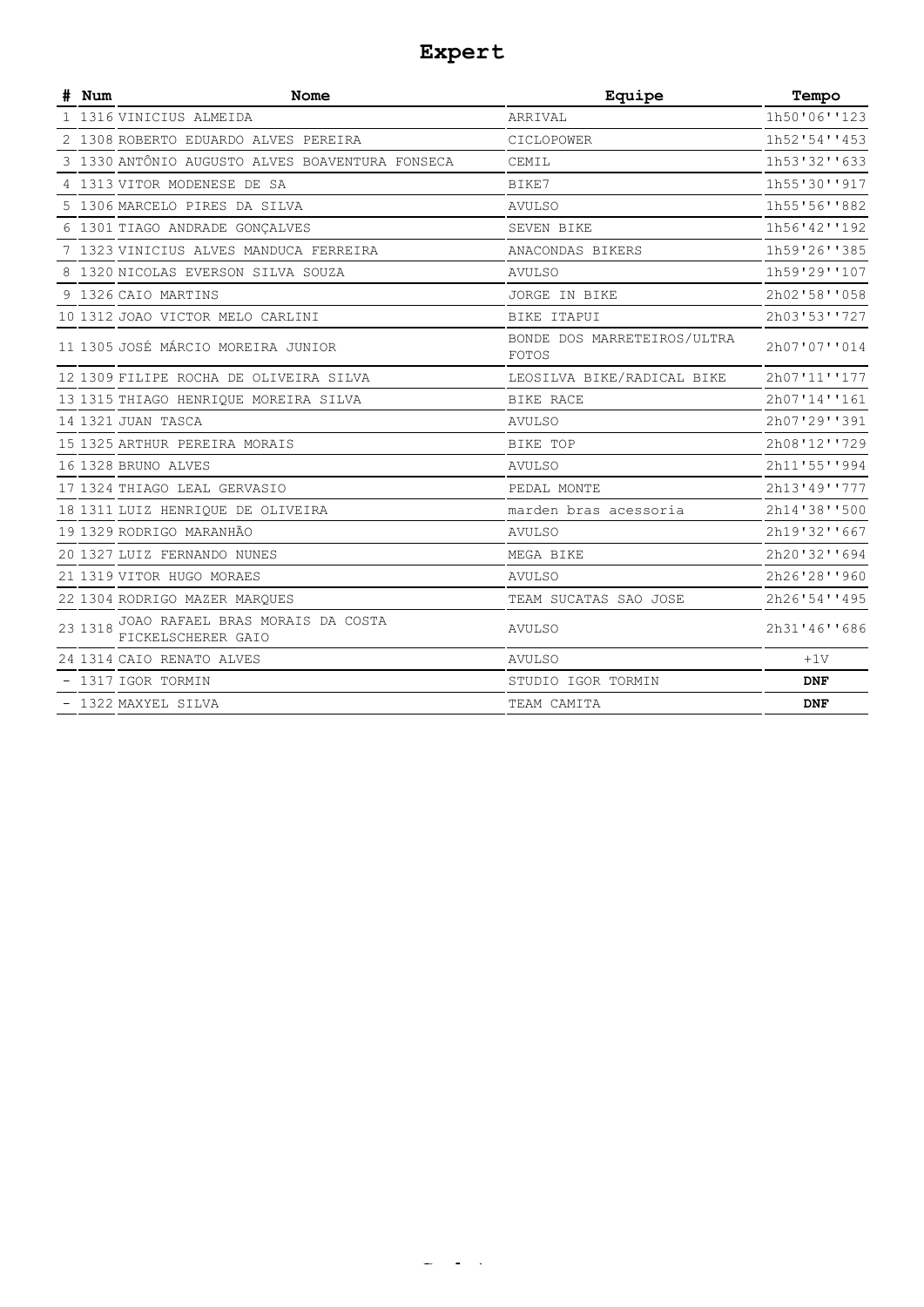### **Cadete**

|   | Num | Nome                                       | Equipe                       | Tempo        |
|---|-----|--------------------------------------------|------------------------------|--------------|
| 1 |     | 1572 MESSIAS WELLINGTON BORGES SILVA       | SICOOB SACRAMENTO            | 1h51'50''542 |
| 2 |     | 1574 LUIS EDUARDO DANELUCI DE SA           | <b>AVULSO</b>                | 1h53'19''606 |
| 3 |     | 1504 DANIEL PEREIRA DA CRUZ                | SEVEN BIKES                  | 1h55'54''197 |
| 4 |     | 1573 RAFAEL CURY                           | SODBIKE / AUDAX BIKE / KEORA | 1h56'43''596 |
| 5 |     | 1521 THIAGO HENRIQUE MARGARIDA             | ELOSPORTS                    | 1h56'52''184 |
|   |     | 1524 DENEIMAR JUNQUEIRA FRANCO             | <b>AVULSO</b>                | 2h01'37''299 |
|   |     | 7 1510 BRUNO BARBOSA CHAVES                | FORMULA BIKE                 | 2h01'42''032 |
| 8 |     | 1565 EVAN DINISIO GERALDO LIMIRIO          | DINISIO BIKES                | 2h02'13''670 |
|   |     | 9 1560 ROMULO GERALDO DE ALMEIDA           | AVULSO                       | 2h03'16''334 |
|   |     | 10 1568 JHONATAN GONÇALVES MEDEIROS        | <b>AVULSO</b>                | 2h06'07''830 |
|   |     | 11 1562 PAULO ROBERTO BATISTA GALVÃO       | AVULSO                       | 2h06'28''372 |
|   |     | 12 1559 RAFAEL ANTÔNIO GONÇALVES MENEZES   | <b>AVULSO</b>                | 2h07'04''708 |
|   |     | 13 1567 BRUNO NASCIMENTO LIMA              | NASA BIKE                    | 2h08'54''398 |
|   |     | 14 1571 PAULO SÉRGIO                       | 6PEDALA                      | 2h09'41''457 |
|   |     | 15 1570 MARCOS VINICIUS DELMONICO DE MATOS | AJC                          | 2h09'55''923 |
|   |     | 16 1564 MATEUS HENRIQUE MACHADO            | <b>AVULSO</b>                | 2h09'56''969 |
|   |     | 17 1531 DOGLAS GOMES DA SILVA              | AVULSO                       | 2h11'20''973 |
|   |     | 18 1523 LUCAS ARAUJO DO PRADO              | LUBER ENGENHARIA / BULL TEAM | 2h14'14''953 |
|   |     | 19 1549 GABRIEL RIBEIRO DA SILVA           | AVULSO                       | 2h14'41''999 |
|   |     | 20 1525 MATHEUS ALMEIDA VIOLA PAIVA        | AVULSO                       | 2h14'42''053 |
|   |     | 21 1566 SAMUEL ALVES DE OLIVEIRA           | <b>AVULSO</b>                | 2h16'52''131 |
|   |     | 22 1508 MARCO ANTONIO FORTES CRUZ          | GILMOTOBIKE                  | 2h21'14''861 |
|   |     | 23 1544 FABRÍCIO CORTES PASSOS             | CAVEIRAS                     | 2h22'19''391 |
|   |     | 24 1561 HENRIQUE SAVIO DE FREITAS SOARES   | AVULSO                       | 2h22'37''176 |
|   |     | 25 1576 MARCELO CORRÊA MAGALHÃES           | AVULSO                       | 2h32'51''313 |
|   |     | 26 1513 CAUÊ NAPOLEÃO STRACCIALINI         | BIKE ITAPUI                  | 2h33'29''863 |
|   |     | 27 1535 MARCO TULIO DA SILVA               | CAVEIRAS                     | 2h35'32''115 |
|   |     | 28 1528 MATHEUS HENRIQUE MOURA             | SO TEAM LAERT                | 2h37'00''276 |
|   |     | 29 1577 FELIPE SÁ FERREIRA                 | <b>AVULSO</b>                | 2h45'34''118 |
|   |     | 30 1542 PEDRO HENRIQUE GONDIM SILVA        | CAVEIRA                      | 2h48'03''636 |
|   |     | 31 1551 THALISSON RODRIGUES SILVA          | ARAUJO CONTABLE              | 2h54'53''609 |
|   |     | 32 1553 AMAURI ARAUJO DE PAIVA JR          | AVULSO                       | $+1V$        |
|   |     | 33 1555 VICTOR RAMARIS REIS                | VR IMOBILIARIA               | $+1V$        |
|   |     | 34 1530 EDUARDO FREDERICO LUIZ PEREIRA     | BIKE RACING TEAM             | $+1V$        |
|   |     | 35 1563 ALEXANDRE THIAGO DE SOUZA FERREIRA | BIKECAST                     | $+1V$        |
|   |     | 36 1533 SÁVIO JUVÊNCIO VERISSIMO           | AVULSO                       | $+2V$        |
|   |     | 37 1501 CÁSSIO TOLENTINO RODRIGUES         | AVULSO                       | $+2V$        |
|   |     | 38 1538 CIRO REIS LULA SILVA               | EQUILÍBRIO                   | $+2V$        |
|   |     | - 1575 GABRIEL MALAGUTI                    | AVULSO                       | DNF          |
|   |     | - 1536 JANAINE MIRANDA                     | EQUILÍBRIO                   | DNS          |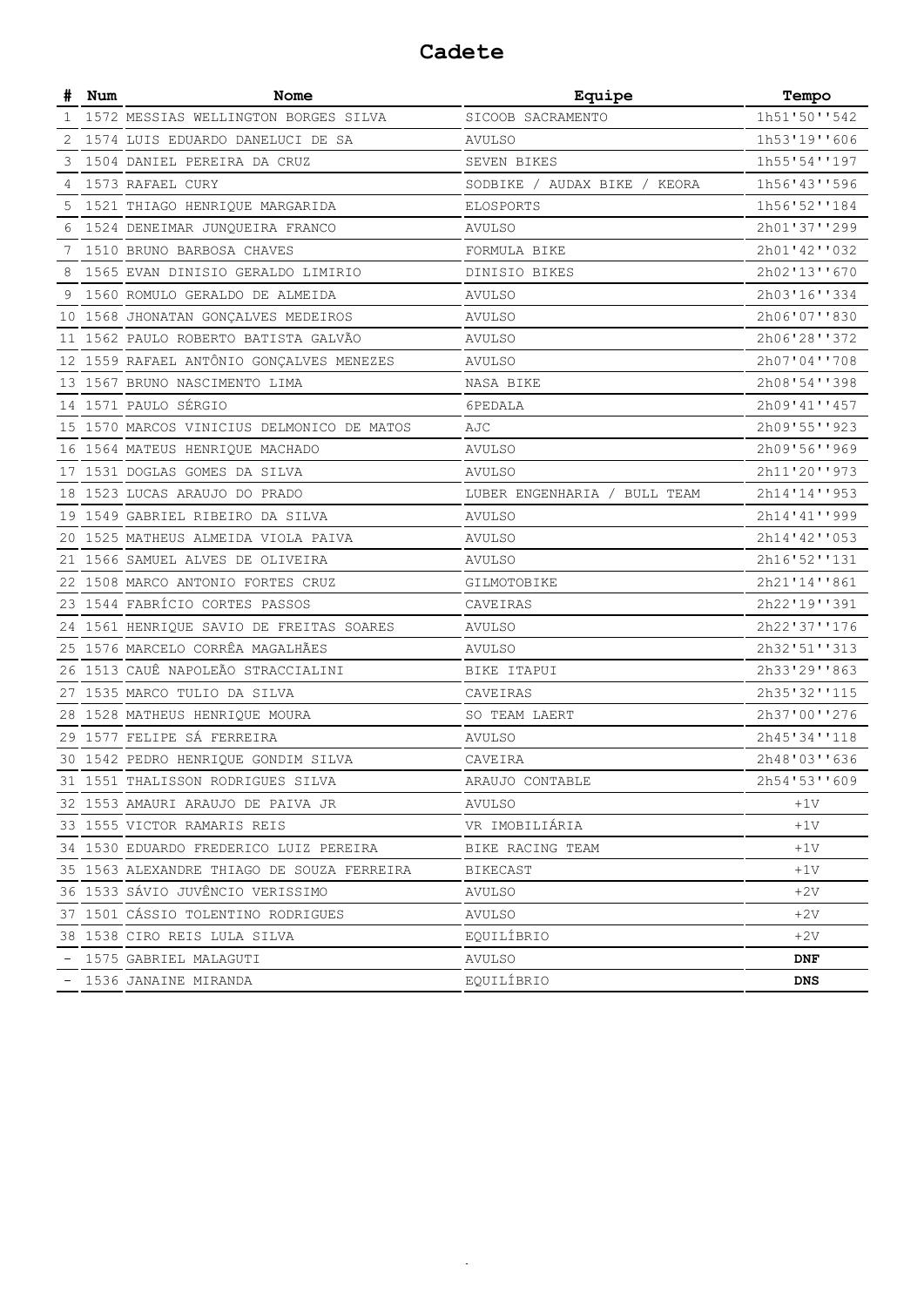#### **Master**

| #  | Num | Nome                                         | Equipe                        | Tempo        |
|----|-----|----------------------------------------------|-------------------------------|--------------|
| 1  |     | 1787 MOISÉS LOURENÇO SILVA SANTOS            | SÓDBIKE/REIDRAT/OVOS UNIÃO GP | 1h52'13''954 |
| 2  |     | 1714 ALESSANDRO RODRIGUES DE MORAIS          | CICLOPOWER                    | 1h52'17''113 |
| 3  |     | 1751 BRUNO SANTOS DIAS                       | CMD BIKES RACING              | 1h54'39''722 |
| 4  |     | 1710 NATAL JOSÉ ROSA                         | MULTICEL                      | 1h54'56''603 |
| 5  |     | 1732 UIRÁ FRANÇA                             | Avulso                        | 1h57'03''850 |
| 6  |     | 1783 TIAGO ALVES DA SILVA                    | AVULSO                        | 1h57'04''241 |
|    |     | 7 1757 RAFAEL PETERSEN                       | <b>AVULSO</b>                 | 1h57'06''164 |
| 8  |     | 1791 LEONARDO LATORRACA                      | FIRMINO RACING                | 1h58'13''532 |
| 9  |     | 1715 LUCIANO DIAS GONÇALVES                  | SEVEN RACING                  | 1h59'03''337 |
| 10 |     | 1789 JOSÉ BRAZ ALVES JÚNIOR                  | CANASTRA BIKE                 | 1h59'45''789 |
|    |     | 11 1713 LEONARDO LEANDRO MATIAS              | <b>AVULSO</b>                 | 2h00'48''219 |
|    |     | 12 1702 ANFRÉ DOS SANTOS OLIVEIRA            | AMB SERVICE                   | 2h00'56''975 |
|    |     | 13 1705 CÉSAR HENRIQUE KALLAS                | <b>AVULSO</b>                 | 2h01'05''605 |
|    |     | 14 1785 FLÁVIO ALEXANDRE BORGES RIBEIRO      | <b>AVULSO</b>                 | 2h01'51''258 |
|    |     | 15 1703 TIAGO DE SOUZA OLIVEIRA              | AÇAI DA PRAWA - W2SPORTS      | 2h02'38''613 |
|    |     | 16 1778 ADAO MENDES BRAGA                    | AVULSO                        | 2h03'01''257 |
|    |     | 17 1731 ANDRE LUIZ DA SILVA                  | Avulso                        | 2h05'32''755 |
|    |     | 18 1752 WANDERSON APÁRECIDO DA SILVA         | FLY BIKE                      | 2h08'28''824 |
|    |     | 19 1724 CAIO CESAR MAZZA                     | BIKE TATUI                    | 2h08'59''100 |
|    |     | 20 1794 HELOISIO RIBEIRO LOPES JUNIOR        | <b>AVULSO</b>                 | 2h10'52''296 |
|    |     | 21 1737 RAFAEL OLIVEIRA SILVESTRE            | <b>AVULSO</b>                 | 2h11'53''296 |
|    |     | 22 1727 HELENO DE ALMEIDA COUTINHO           | <b>BOLT</b>                   | 2h12'13''995 |
|    |     | 23 1773 RONILSON PAIVA DA SILVA              | FM BIKE SHOPPING              | 2h13'06''351 |
|    |     | 24 1733 LUCIANO FRANCISCO DA SILVIA          | G1 BIKE SPORT                 | 2h16'11''140 |
|    |     | 25 1765 ELCIO ADRIANO FERNANDES              | BR 381                        | 2h18'45''937 |
|    |     | 26 1750 WELTON LOPES ORNELAS                 | <b>AVULSO</b>                 | 2h18'54''164 |
|    |     | 27 1780 DAVID MAIKEL FERNANDES               | SPORT BIKE                    | 2h21'04''861 |
|    |     | 28 1720 MARCELIO PRADO FONTES                | <b>AVULSO</b>                 | 2h24'11''555 |
|    |     | 29 1774 LEONARDO CONTATO BALIEIRO            | SOUL TEAM LAERT               | 2h24'27''812 |
|    |     | 30 1775 CARLOS JOSE DA SOUZA                 | VICTOR RAMARIS                | 2h25'13''778 |
|    |     | 31 1788 EDILSON SILVA DO NASCIMENTO          | AMARAL BIKE                   | 2h25'59''222 |
|    |     | 32 1766 VINICIUS JOSE DE OLIVEIRA FLAUSINO   | PRODOESTE                     | 2h26'06''352 |
|    |     | 33 1742 LEONARDO LOBO LEITE                  | AVULSO                        | 2h26'12''534 |
|    |     | 34 1770 HERBERT C HOEPERS                    | NTC BIKE                      | 2h27'02''826 |
|    |     | 35 1782 ROBERTO RIBEIRO DA SILVA             | PELOTAO DO BETO               | 2h27'48''530 |
|    |     | 36 1786 RAMON GABRIEL GOUVÊA DE PAULA        | CANASTRA BIKE                 | 2h30'53''834 |
|    |     | 37 1790 WESLEY SILVA DE OLIVEIRA             | STRONG MTB                    | 2h31'05''978 |
|    |     | 38 1781 RENATO ANTONIO DA SILVA              | <b>AVULSO</b>                 | 2h34'01''605 |
|    |     | 39 1719 EDUARDO DE PAULA FARIA               | AVULSO                        |              |
|    |     |                                              |                               | 2h34'37''485 |
|    |     | 40 1792 UALISON PEREIRA OLIVEIRA DIAS        | WOX BIKE                      | 2h39'12''412 |
|    |     | 41 1729 DAVI AQUINO                          | Avulso                        | 2h39'35''972 |
|    |     | 42 1762 THIAGO TORQUATO                      | AVULSO                        | 2h42'47''317 |
|    |     | 43 1740 BRUNO SOUZA PEREIRA                  | BIKE RACE                     | 2h44'27''629 |
|    |     | 44 1722 RODRIGO HORACIO DA SILVA             | AVULSO                        | 2h44'47''655 |
|    |     | 45 1768 ALEXANDRE SANTANA                    | AVULSO                        | $+1V$        |
|    |     | 46 1707 LUCAS LEONARDO GONTIJO DOS REIS      | AVULSO                        | $+2V$        |
|    |     | 47 1763 FERNANDO MATTAR VILELA               | CAFE NA TRILHA                | $+2V$        |
|    |     | 48 1767 JEFERSON REIS MARZOLA                | MARCONI RIBEIRO               | $+2V$        |
|    |     | 49 1704 LUIZ EUGÊNIO CÂMARA                  | VIZUAL BIKES IMAGEM OPTICA    | $+2V$        |
|    |     | 50 1743 ROBERTO RODRIGUES DE OLIVEIRA JÚNIOR | AUDAX VEZZO UP VIDA           | $+2V$        |
|    |     | 51 1734 CAMILO MAICOOL O SOUZA               | AVULSO                        | $+2V$        |
|    |     | 52 1760 RODRIGO OTAVIO DOS SANTOS            | GPS SPORTS                    | $+2V$        |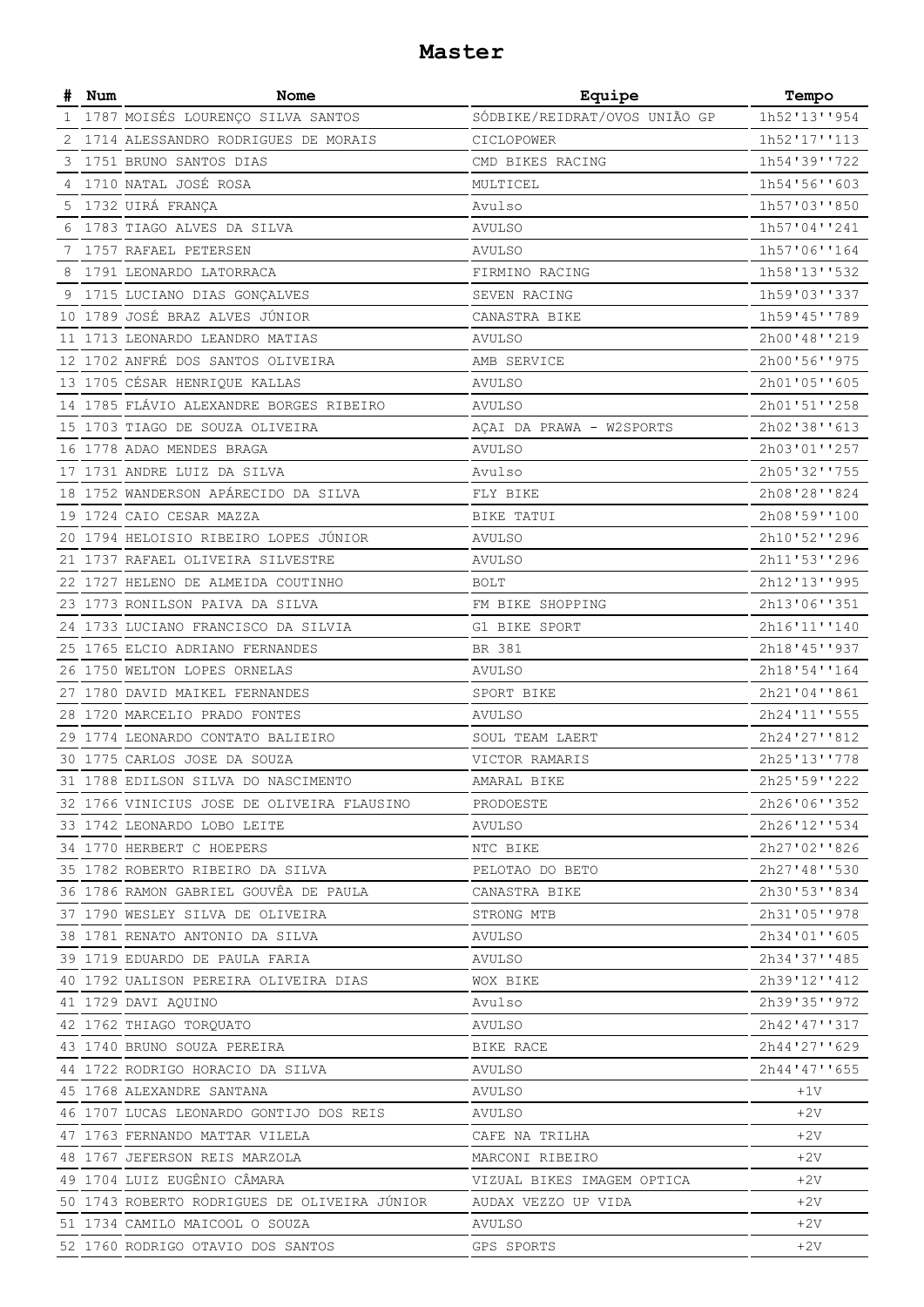| Num | Nome                             | Equipe          | Tempo      |
|-----|----------------------------------|-----------------|------------|
|     | 53 1764 LUIZ CARLOS MORAES FILHO | <b>HETNEKEN</b> | $+2V$      |
|     | 54 1708 ANDRE LUIS ESCOBAR       | AVULSO          | +2v        |
|     | 55 1776 EDUARDO PEDRASSI         | AVULSO          | $+2V$      |
|     | - 1730 PEDRO FILHO               | AVULSO          | <b>DNS</b> |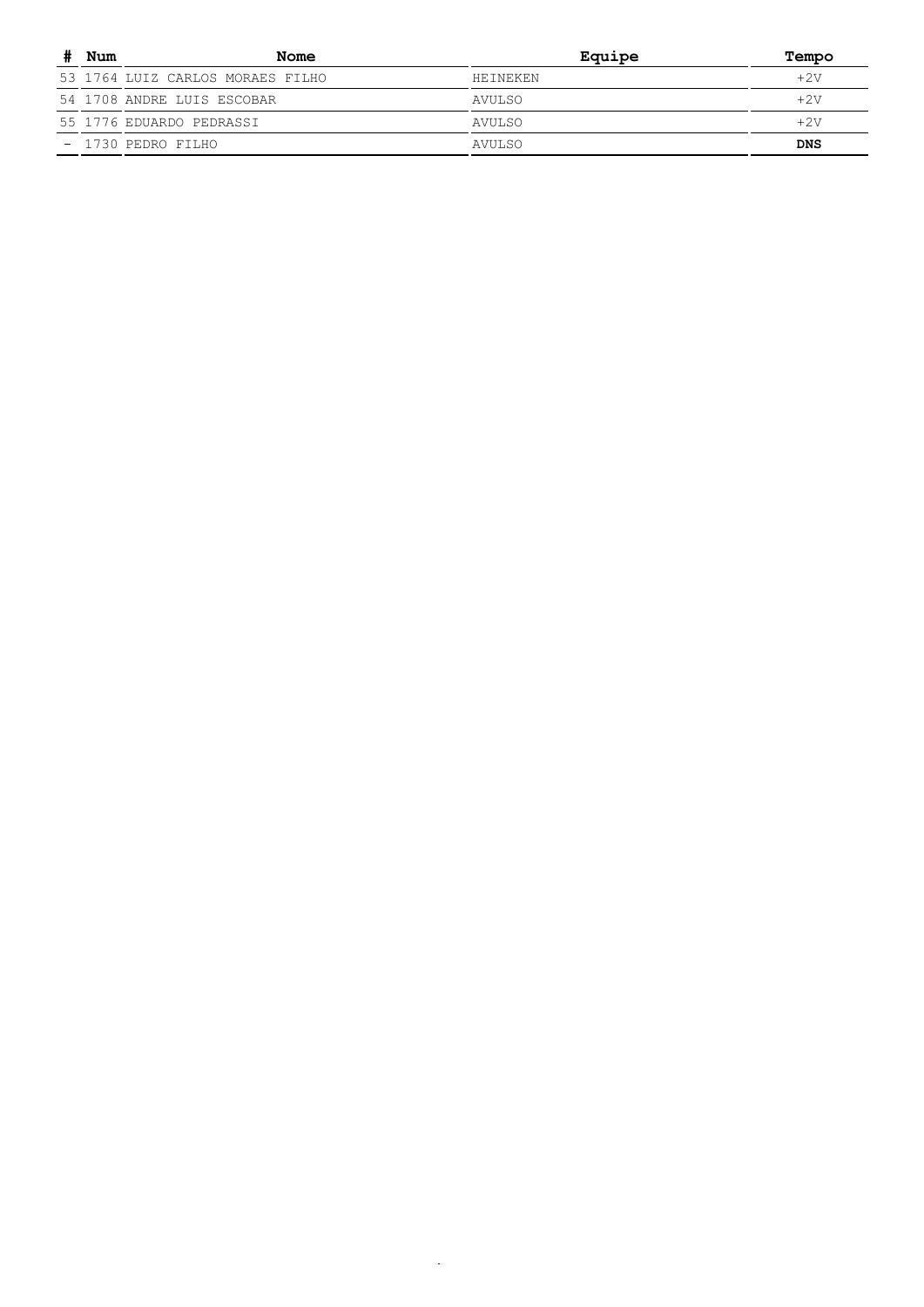#### **Veterano**

| # Num | Nome                                             | Equipe                          | Tempo        |
|-------|--------------------------------------------------|---------------------------------|--------------|
|       | 1 1062 ALEXANDRE GUIMARÃES DE OLIVEIRA           | SEVEN BIKE / CYCLES PERFORMANCE | 1h15'41''228 |
|       | 2 1088 MARCOS DE SOUZA DIAS                      | <b>AVULSO</b>                   | 1h16'15''509 |
|       | 3 1061 LEONARDO PEREIRA DOS SANTOS               | SO TEAM LAERT                   | 1h20'18''266 |
|       | 4 1051 RODRIGO CESAR GONÇALVES MARQUES           | SUCATAS SAO JOSE                | 1h23'51''339 |
|       | 5 1073 EDIVANDO LUCIANO MARQUES NEVES DOS SANTOS | VEZZO ELITE TEAM                | 1h24'22''715 |
|       | 6 1087 MARCELO DE OLIVEIRA FERREIRA              | <b>AVULSO</b>                   | 1h24'42''306 |
|       | 7 1064 DERCI LUCAS FILHO                         | VITOR RAMARES                   | 1h25'28''027 |
|       | 8 1059 EVALDO FERREIRA FLORENCIO                 | MUTANTES                        | 1h25'42''204 |
|       | 9 1089 GUSTAVO ENRICK DE MATOS                   | AVULSO                          | 1h27'17''624 |
|       | 10 1091 ARLEY DE JESUS                           | <b>AVULSO</b>                   | 1h28'18''873 |
|       | 11 1071 JULIANO LUIZ QUINAN FERREIRA             | AVULSO                          | 1h28'51''338 |
|       | 12 1080 CELSO RENATO PEREIRA LEÃO                | TEAM LAERCIO                    | 1h30'59''658 |
|       | 13 1055 IVAIR SANTOS DANZIGER                    | EQUIPE DE CICLISMO DE ALFENAS   | 1h31'14''214 |
|       | 14 1052 ANTONIO FRANCISCO DE OLIVEIRA            | AUDAX BIKE/MR TEAM              | 1h31'25''117 |
|       | 15 1078 FABIANO PETERSON MARQUES DE OLIVEIRA     | AVULSO                          | 1h31'43''430 |
|       | 16 1060 JOSÉ DONIZETE DOS SANTOS                 | FIRMINO RACING                  | 1h32'39''036 |
|       | 17 1069 OMAR RIBEIRO DE VASCONCELOS              | VL                              | 1h32'40''427 |
|       | 18 1063 CLÁUDIO EMERSON BARBOSA PACHECO          | CLINICA ROBERTO ROCHA           | 1h33'21''861 |
|       | 19 1057 ROBERTO ALVES DA COSTA                   | ATACADÃO DOS PISOS              | 1h34'50''119 |
|       | 20 1068 EDUARDO AIRES                            | VL                              | 1h37'15''167 |
|       | 21 1067 MAURÍCIO ANTÔNIO PENHA                   | PAPA TERRA                      | 1h39'29''139 |
|       | 22 1082 JOSÉ CARLOS MATHIAS                      | TEAM GRIMALDI / LIGHT BIKES     | 1h40'21''458 |
|       | 23 1083 JUNIO CÉZAR DE OLIVEIRA                  | <b>AVULSO</b>                   | 1h42'33''262 |
|       | 24 1077 JOÃO RICARDO BATISTA DOS SANTOS          | CLICK BIKE                      | 1h42'41''347 |
|       | 25 1079 ISAIAS ROSA                              | RUMO DESCONHECIDO               | 1h42'44''640 |
|       | 26 1074 MANOEL DE FREITAS VALE GERMANO           | <b>AVULSO</b>                   | 1h44'09''639 |
|       | 27 1090 REGINALDO GUIMARÃES                      | JORGE'IN BIKE                   | 1h47'20''426 |
|       | 28 1066 TUGART DE ARAUJO                         | <b>RTEP</b>                     | 1h48'36''487 |
|       | 29 1072 AIRTON GOMES DOS SANTOS                  | <b>AVULSO</b>                   | 1h48'40''597 |
|       | 30 1081 ROBERTO ROCHA DE ALMEIDA NETO            | CLINICA ROBERTO ROCHA           | 1h49'39''486 |
|       | 31 1084 EDVALDO ALVES RODRIGUES JUNIOR           | GIRO 7                          | 1h49'40''402 |
|       | 32 1053 PAULO RUBENS SILVA FONTENELE             | AUDAX                           | 1h53'42''763 |
|       | 33 1065 NIVALDO ROBERTO MOREIRA DA SILVA         | MDP                             | 1h54'34''221 |
|       | 34 1092 TARCÍSIO FÚLVIO DOS SANTOS               | <b>AVULSO</b>                   | 1h57'26''936 |
|       | 35 1076 VALDIR DOS SANTOS CIPRIANO               | CICLO ASSUNÇÃO                  | 1h57'44''644 |
|       | 36 1085 ANTÔNIO FERNANDO BONISATTO               | RENTAL Y                        | 2h03'49''392 |
|       | 37 1075 MARCO AURELIO ANANIAS                    | <b>AVULSO</b>                   | 2h05'49''684 |
|       | 38 1070 JOSE MACHADO                             | AVULSO                          | $+1V$        |
|       | - 1058 PAULO FREITAS                             | AVULSO                          | <b>DNS</b>   |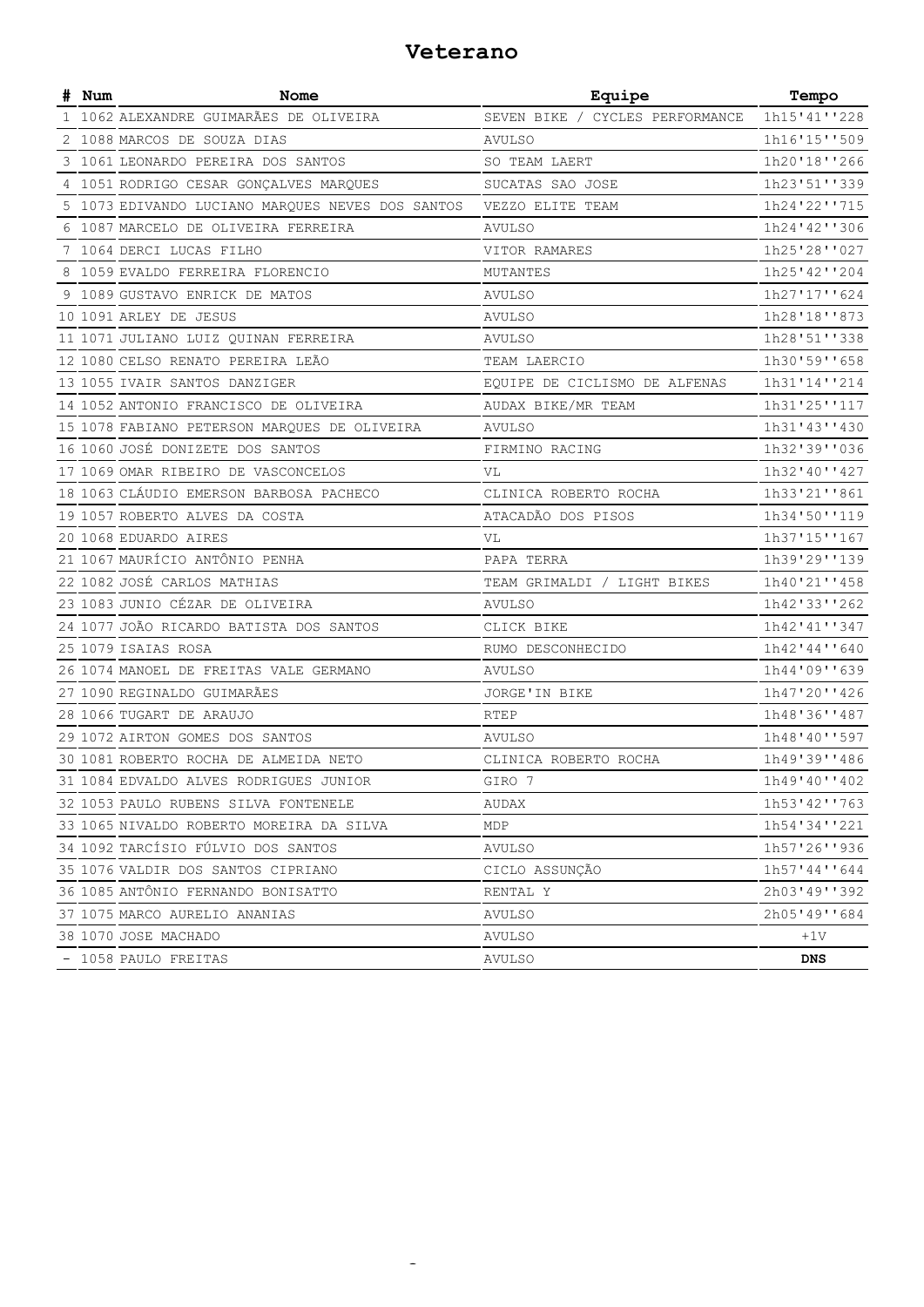## **Open Fem**

| Num     | <b>Nome</b>                                  | Equipe                                           | Tempo        |
|---------|----------------------------------------------|--------------------------------------------------|--------------|
|         | 1 2902 ELIANE APARECIDA PACHECO              | EQUIPE DE CICLISMO DE ALFENAS                    | 1h28'42''591 |
|         | 2 2908 ALEXANDRA ENOSHITA SATO               | ARANTES DROGALIDER CICLOPECAS<br><b>BIKETEAM</b> | 1h29'39''117 |
|         | 3 2913 FABIANA SILVA BASILIO                 | <b>IVAN</b>                                      | 1h31'09''562 |
|         | 4 2903 ÉLIDA GARCIA DOS SANTOS               | CORTLES                                          | 1h32'12''310 |
|         | 5 2920 PRISCILA CAMILO                       | AVULSO                                           | 1h34'21''483 |
|         | 6 2912 ROSIANE CANDIDO DOS SANTOS            | VIDA SOBRE BIKE                                  | 1h36'03''414 |
|         | 7 2907 JANAINE DA SILVA GONÇALVES            | Equipe ciclismo de alfenas                       | 1h38'07''018 |
|         | 8 2916 FRANCINE NICOLUSSI                    | <b>AVULSO</b>                                    | 1h41'29''346 |
|         | 9 2904 CARLA FERNANDA FERREIRA               | <b>AVULSO</b>                                    | 1h42'36''896 |
|         | 10 2917 SARAH RIBEIRO CINTRA                 | NASA BIKE                                        | 1h45'45''348 |
|         | 11 2921 LAIS SANTOS                          | <b>AVULSO</b>                                    | 1h48'13''578 |
|         | 12 2906 ARIANY M A CASTRO                    | GILMOTOBIKE                                      | 1h50'04''497 |
|         | 13 2915 LARISSA COSTA RODRIGUES              | RENTAL Y                                         | 1h51'43''308 |
| 14 2905 | REGIANE EUZIDIA CARDOSO DE OLIVEIRA<br>SILVA | GUERREIROS CURUPIRAS                             | 1h54'34''914 |
|         | 15 2901 MARIANA BELLINI CARVALHO             | TERRA BIKE                                       | 1h57'25''590 |
|         | 16 2918 TAYLANE CAMITA                       | TEAM CAMITA                                      | 1h58'11''647 |
|         | 17 2910 ANDRESSA PAULA FELIPE PEREIRA VICARI | <b>AVULSO</b>                                    | 2h01'33''523 |
|         | 18 2914 LAIDA MARQUES DE CARVALHO            | <b>BOOL TEAM</b>                                 | 2h06'15''676 |
|         | 19 2909 KELLY LEANI SANTIAGO                 | ALDEIA BIKE CENTER                               | 2h07'17''490 |
|         | - 2919 ELISANGELA MOURA                      | STARBIKE                                         | <b>DNF</b>   |
|         | - 2911 MARINA ANANIAS                        | <b>AVULSO</b>                                    | <b>DNF</b>   |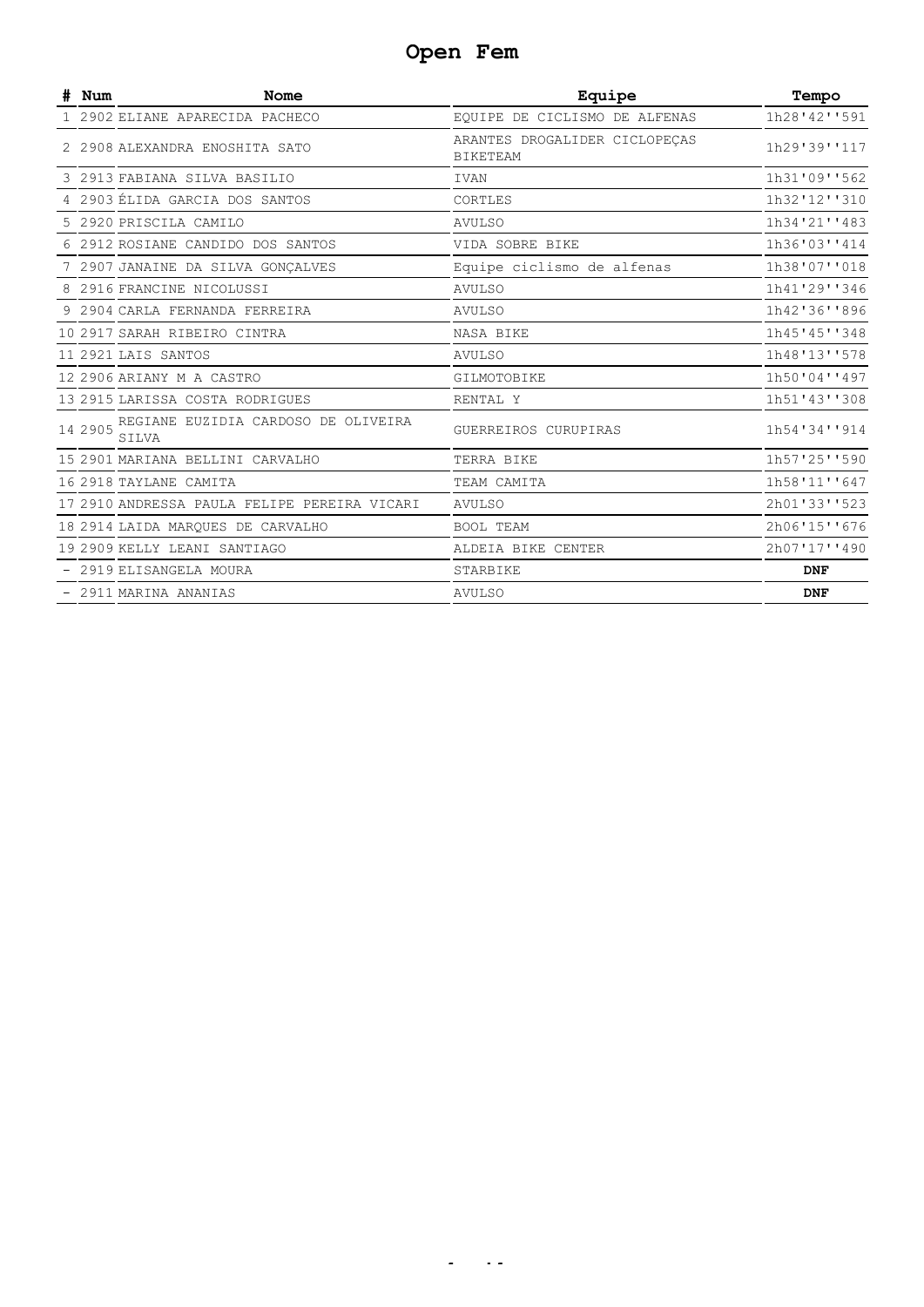#### **Hand-Bike**

| Num   | Nome                 | Equipe        | Tempo        |
|-------|----------------------|---------------|--------------|
| 10002 | PEDRO HENRIOUE GOMES | PARABIKE      | 45'40''237   |
| 10001 | TARLIS PIERRE VIEIRA | AVULSO        | 1h07'34''629 |
| 10003 | THIAGO ANTONIO MOTA  | <b>AVULSO</b> | $+1V$        |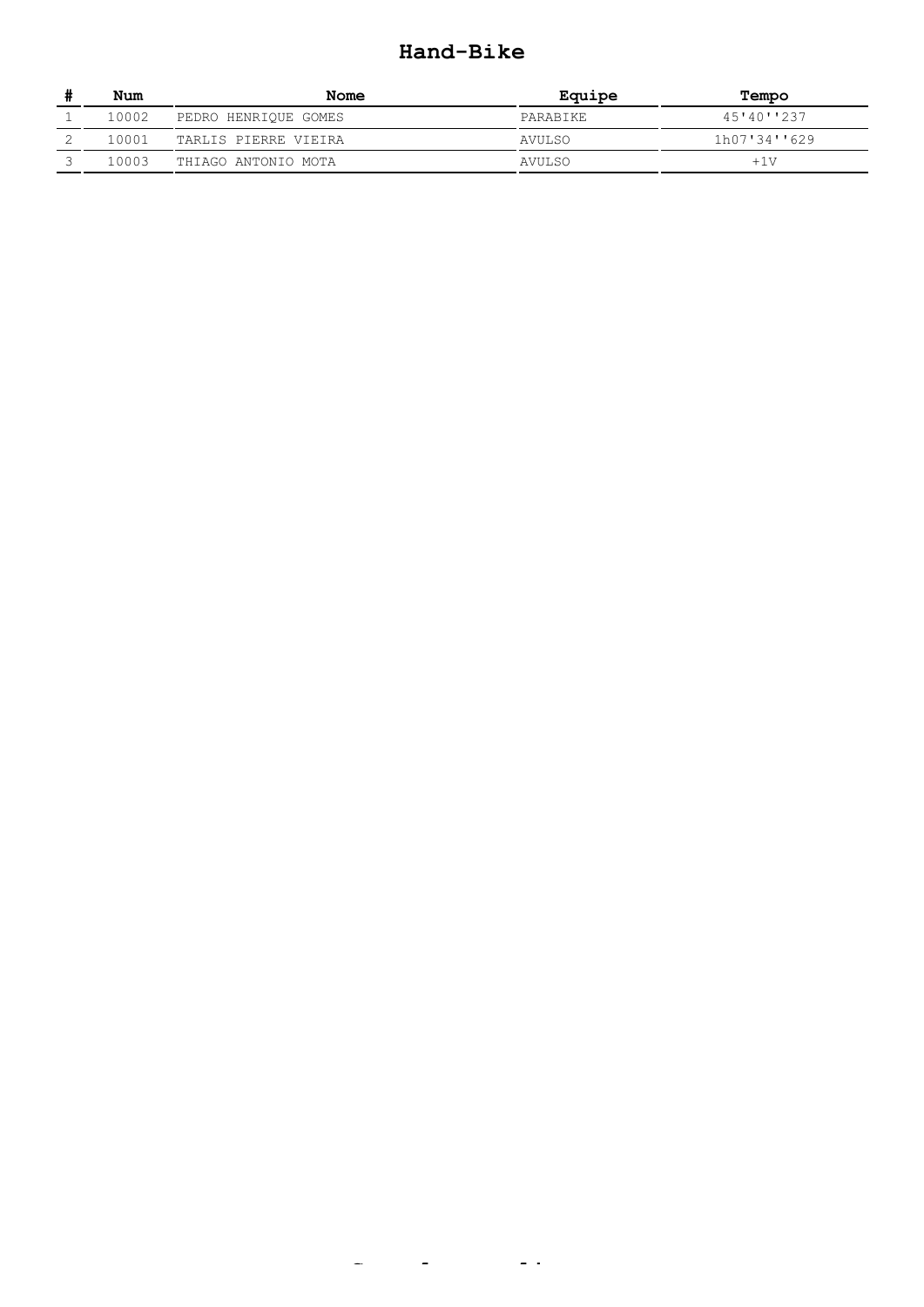#### **Gravel Masculino**

| Num | Nome                                  | Equipe                    | Tempo         |
|-----|---------------------------------------|---------------------------|---------------|
|     | 1 1941 JOSENILDO SANTANA DANTAS       | SHOW BIKE                 | 2h07'46'''192 |
|     | 2 1943 MAGNUS CESAR BOUCHARDET V DIAS | SPECIALIZED RACING        | 2h11'05''299  |
|     | 3 1945 FERNANDO SIMIONI               | SESSION                   | 2h17'36''441  |
|     | 4 1942 ANDRE CARLOS RODRIGUES         | LELINHO BIKES SPECIALIZED | 2h19'25''604  |
|     | 5 1947 JORGE ARAUJO JUNIOR            | JORGE'IN BIKE             | 2h48'23''841  |
|     | - 1946 RICARDO MAIMONE                | LA MAGLIA                 | DNF           |

**G l i i**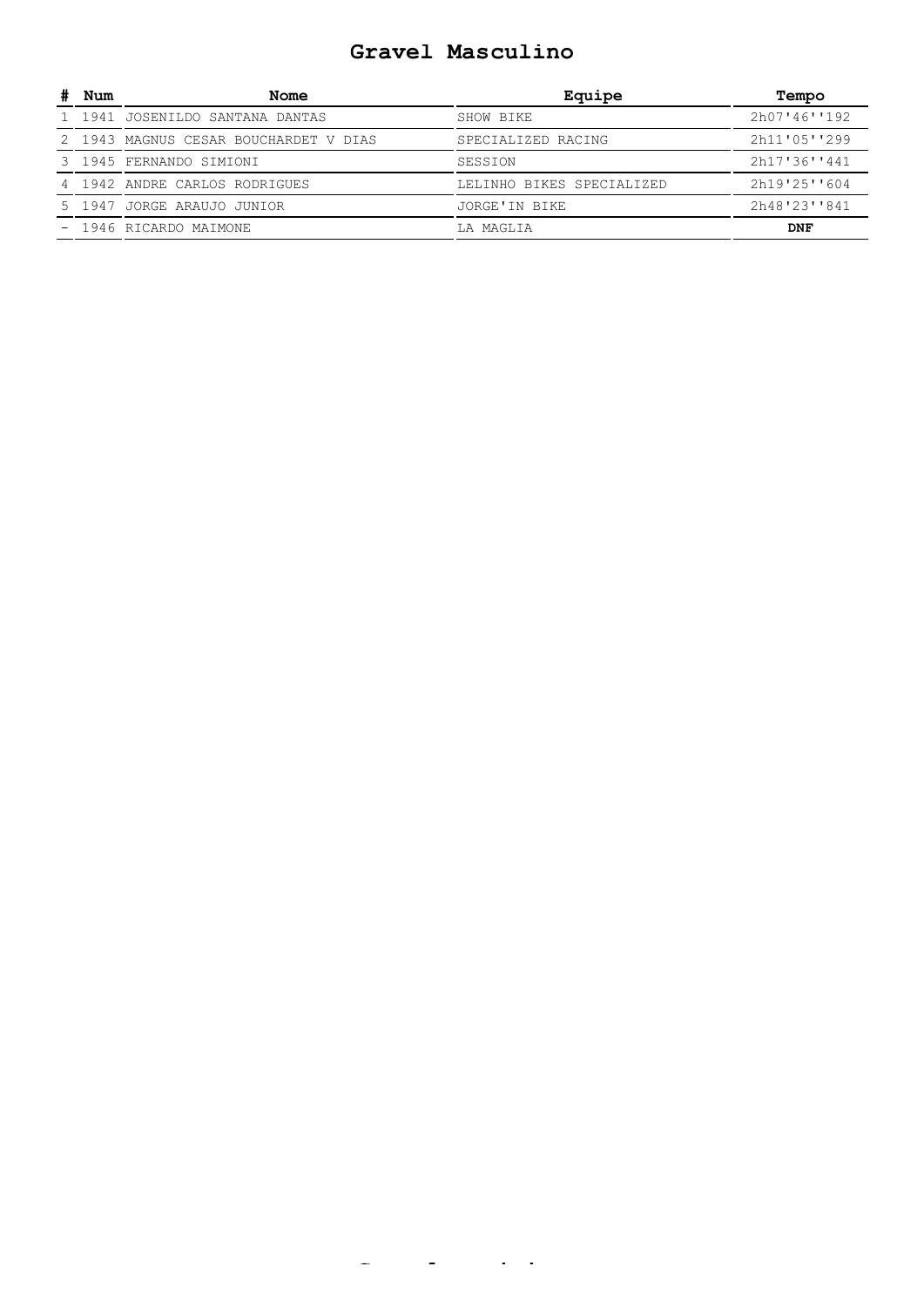#### **Gravel Feminino**

|                          | Num  | Nome                        | Equipe        | Tempo        |
|--------------------------|------|-----------------------------|---------------|--------------|
|                          |      | 1962 RAQUEL GONTIJO         | <b>AVULSO</b> | 2h54'19''853 |
|                          |      | 1963 HELENA CARVALHO COELHO | AVULSO        | 3h12'51''720 |
| $\overline{\phantom{0}}$ | 1961 | DANTELA LIMA                | <b>AVULSO</b> | <b>DNF</b>   |

**d**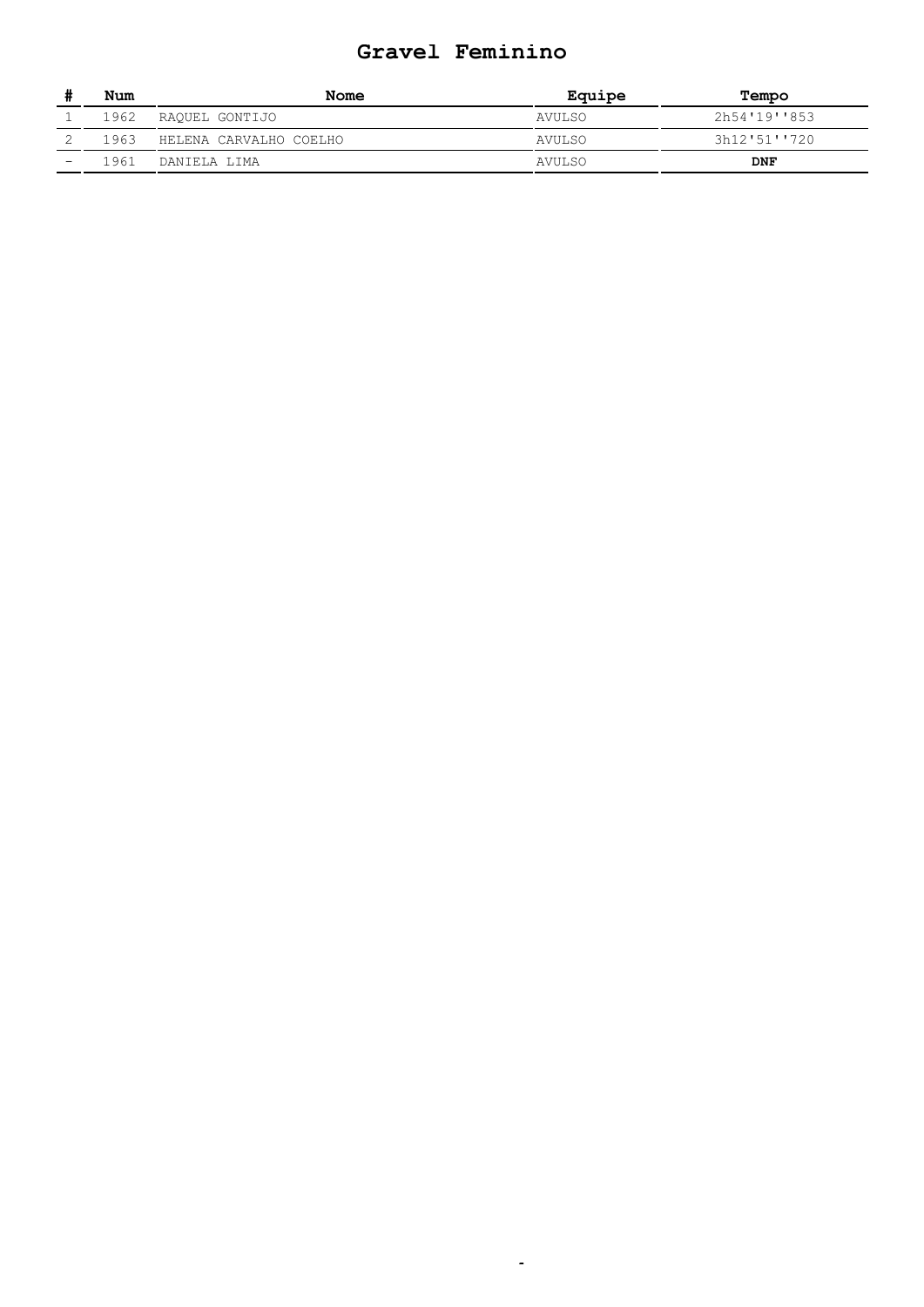#### **Peso Pesado**

|                 | Num | Nome                                  | Equipe                             | Tempo        |
|-----------------|-----|---------------------------------------|------------------------------------|--------------|
|                 |     | 780 LEANDRO ALVES DA SILVA            | <b>AVULSO</b>                      | 1h26'41''319 |
|                 |     | 753 LUCAS CABRAL LANDIM               | ALIANÇA BIKE                       | 1h27'41''026 |
|                 |     | 784 JOSE ANTONIO                      | VICTOR RAMARES                     | 1h31'36''965 |
|                 |     | 760 VICENTE CARDOSO DOS SANTOS JUNIOR | $MED +$                            | 1h36'16''088 |
|                 |     | 759 MAURICIO MARTINUCCI               | <b>AVULSO</b>                      | 1h37'25''229 |
|                 |     | 775 FABRICIO VILAS BOAS DE LIMA       | <b>AVULSO</b>                      | 1h40'14''712 |
|                 |     | 756 WARLLEN SEBASTIÃO CAETANO         | <b>AVULSO</b>                      | 1h43'52''534 |
| 8               |     | 781 EDUARDO DE CARVALHO               | #MFRP                              | 1h44'56''095 |
|                 |     | 779 DENIO PINTO                       | <b>AVULSO</b>                      | 1h47'00''131 |
|                 |     | 754 JONATHAS MARQUES ABRANTES         | BOND DOS MARRETEIROS / ULTRA FOTOS | 1h50'18''291 |
|                 |     | 764 MARCOS AURÉLIO FERREIRA           | LELIN BIKES                        | 1h52'20''375 |
| 12 <sub>1</sub> |     | 773 PAULO HENRIQUE NASCIMENTO         | TOLEDO PERFORMANCE                 | 1h55'38''335 |
|                 |     | 758 CRISTOFER NOGUEIRA DO LAGO        | ELOSPORTS                          | 2h01'43''535 |
| 14              |     | 767 MARCELO FERNANDO VICARI           | <b>AVULSO</b>                      | 2h09'33''987 |
| 15              |     | 776 FERNANDO GARCES GONCALVES SILVA   | <b>AVULSO</b>                      | 2h34'51''912 |
| 16              |     | 765 JOAO PAULO LADEIRA JARNALO        | <b>AVULSO</b>                      | 2h46'12''126 |
|                 |     | 761 ADILSON DUMINGUES DA SILVA        | <b>AVULSO</b>                      | $+1V$        |
|                 |     | 769 HEITOR SILVA                      | PH TEAM                            | <b>DNF</b>   |
|                 |     | 785 FRANCISCO LINS                    | EQUIPE OURO CAVEIRAS DA MADRUGADA  | <b>DNF</b>   |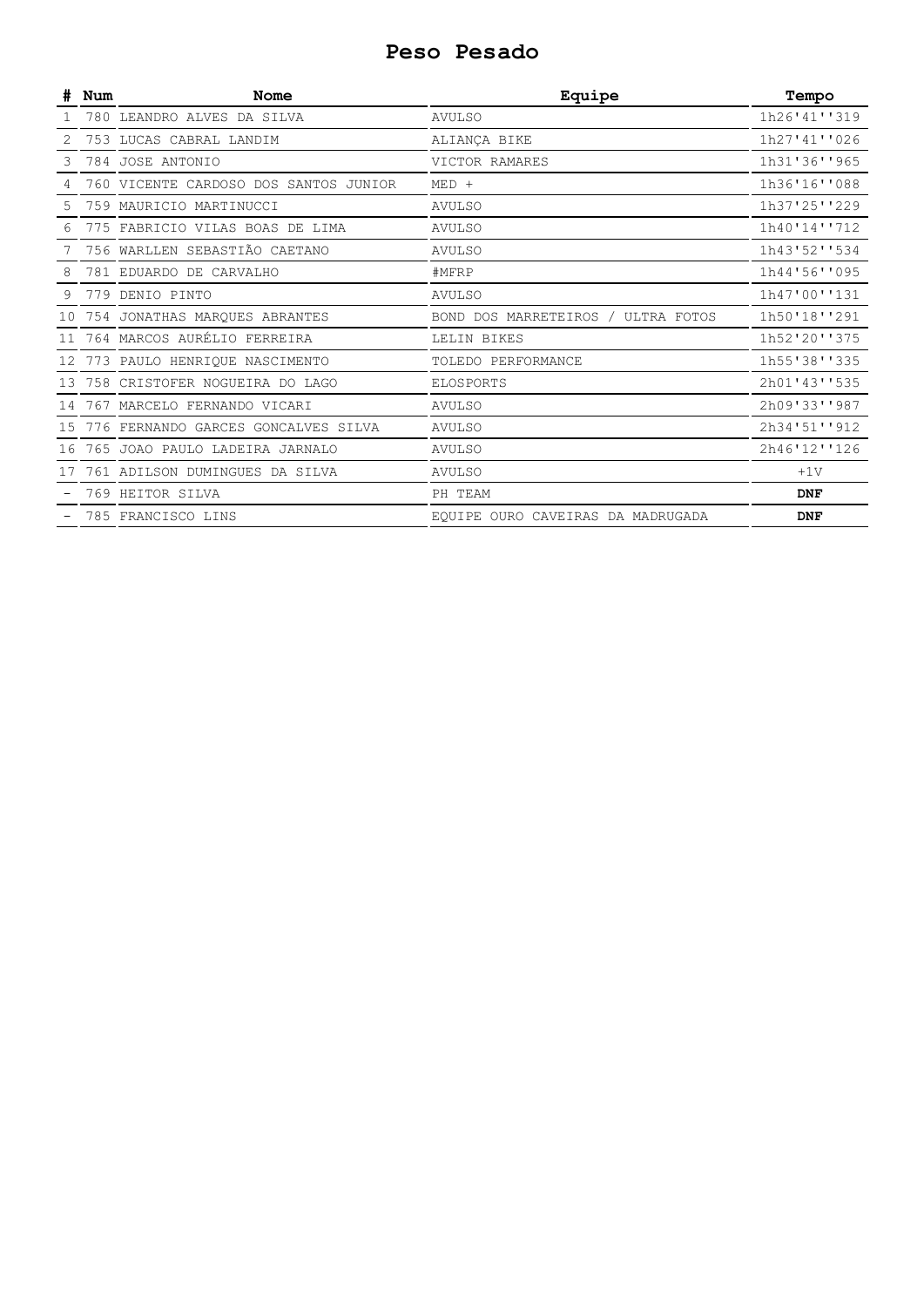#### **PNE**

| Num | Nome                        | Equipe                    | Tempo        |
|-----|-----------------------------|---------------------------|--------------|
| 690 | KEYNER PEREIRA DIAS         | AVULSO                    | 1h24'12''710 |
| 687 | LUCAS EDUARDO SANTOS        | BIKE RACE                 | 1h26'46''038 |
|     | 681 CÍCERO LIMA LIBERAL     | <b>OUATRO RACING TEAM</b> | 1h30'09''990 |
| 689 | FERNANDO HENRIQUE DE ARAÚJO | BIKE RACE                 | 1h32'29''476 |
|     | 684 MAURÍCIO RESENDE NETO   | AVULSO                    | 1h53'13''359 |
| 691 | RICARDO MELO DE OLIVEIRA    | IVAN START CICLOBIKESHOP  | 2h08'33''591 |

**S úbli**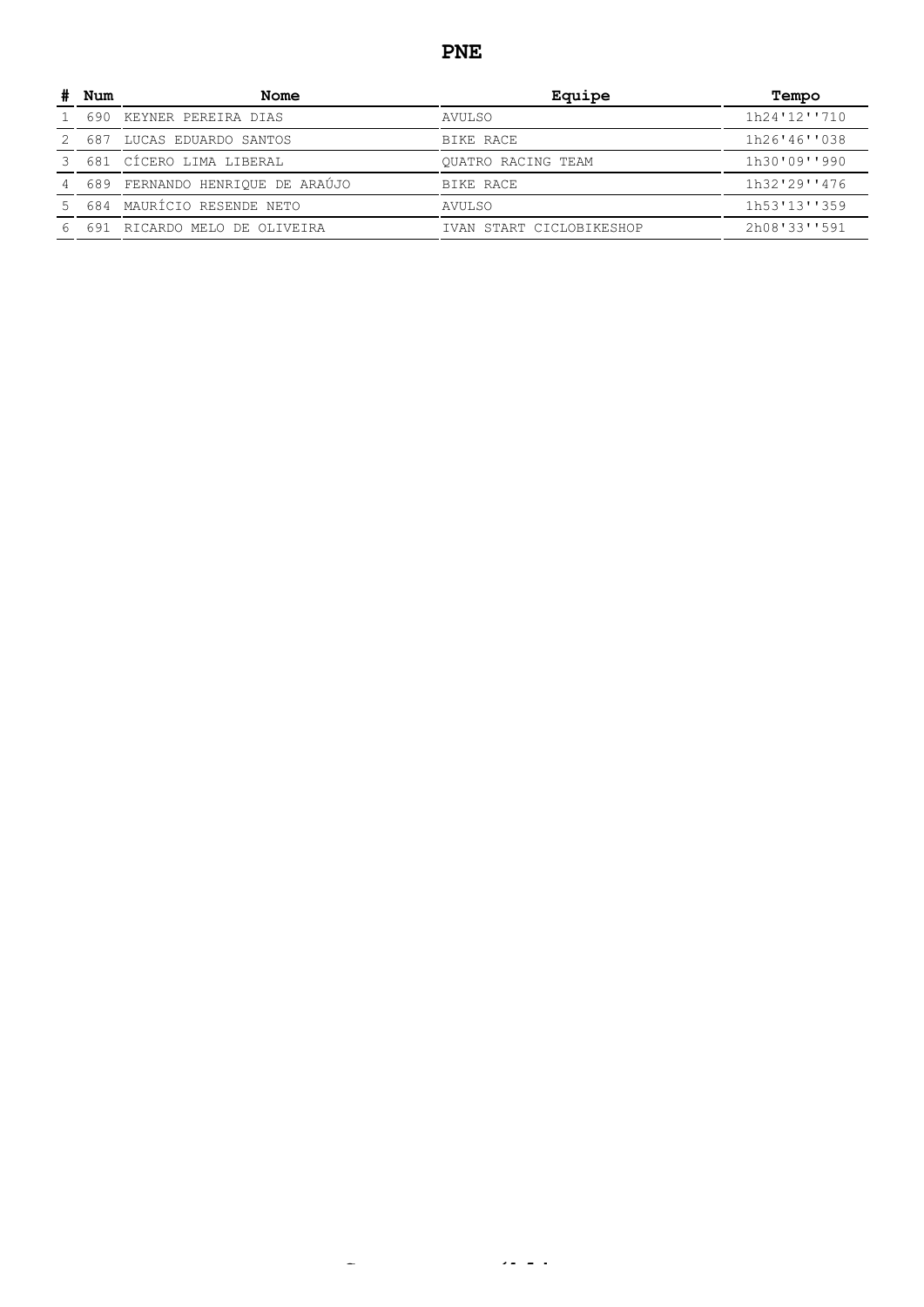# **Segurança Pública**

| # Num | Nome                                     | Equipe                             | Tempo        |
|-------|------------------------------------------|------------------------------------|--------------|
|       | 1 1103 FLAVIO HENRIOUE DE ANDRADE        | CICLO SPORT                        | 2h00'47''895 |
|       | 2 1104 HUDSON HENRIQUE RODRIGUES PEREIRA | CACHORRO LOUCO DO ESTRADÃO         | 2h09'09''295 |
|       | 3 1105 KLEBER BARBOSA SANTOS PINTO       | X TRACK BIKE SHOP TRINX            | 2h22'47''970 |
|       | 4 1101 MATEUS MOURA MARTINS              | <b>OUEIJOS PATRIMÔNIO DE MINAS</b> | 2h33'09''333 |

**lt li**